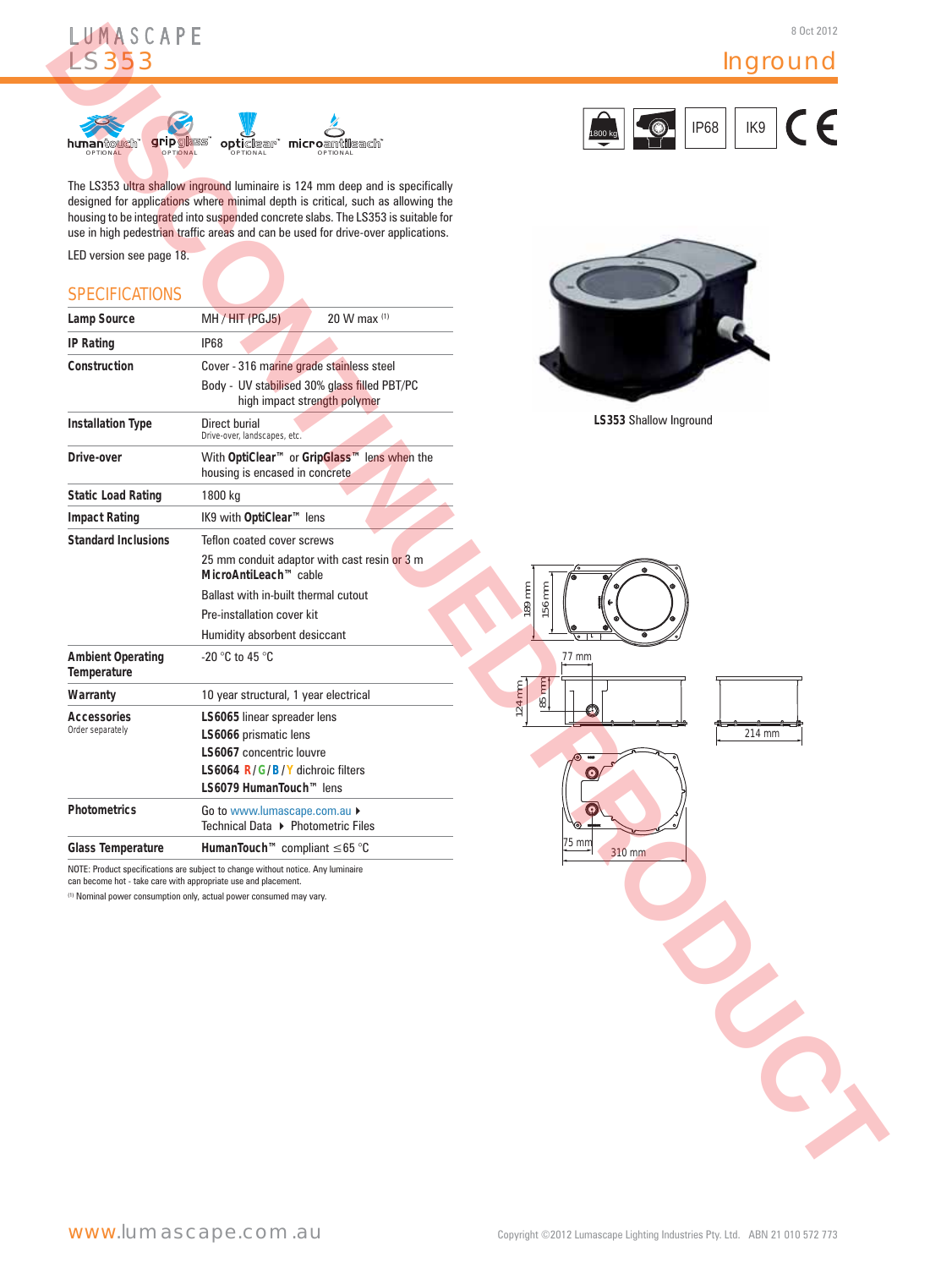# **CONFIGURE THIS PRODUCT**



Other accessory stacking options may be available - consult factory